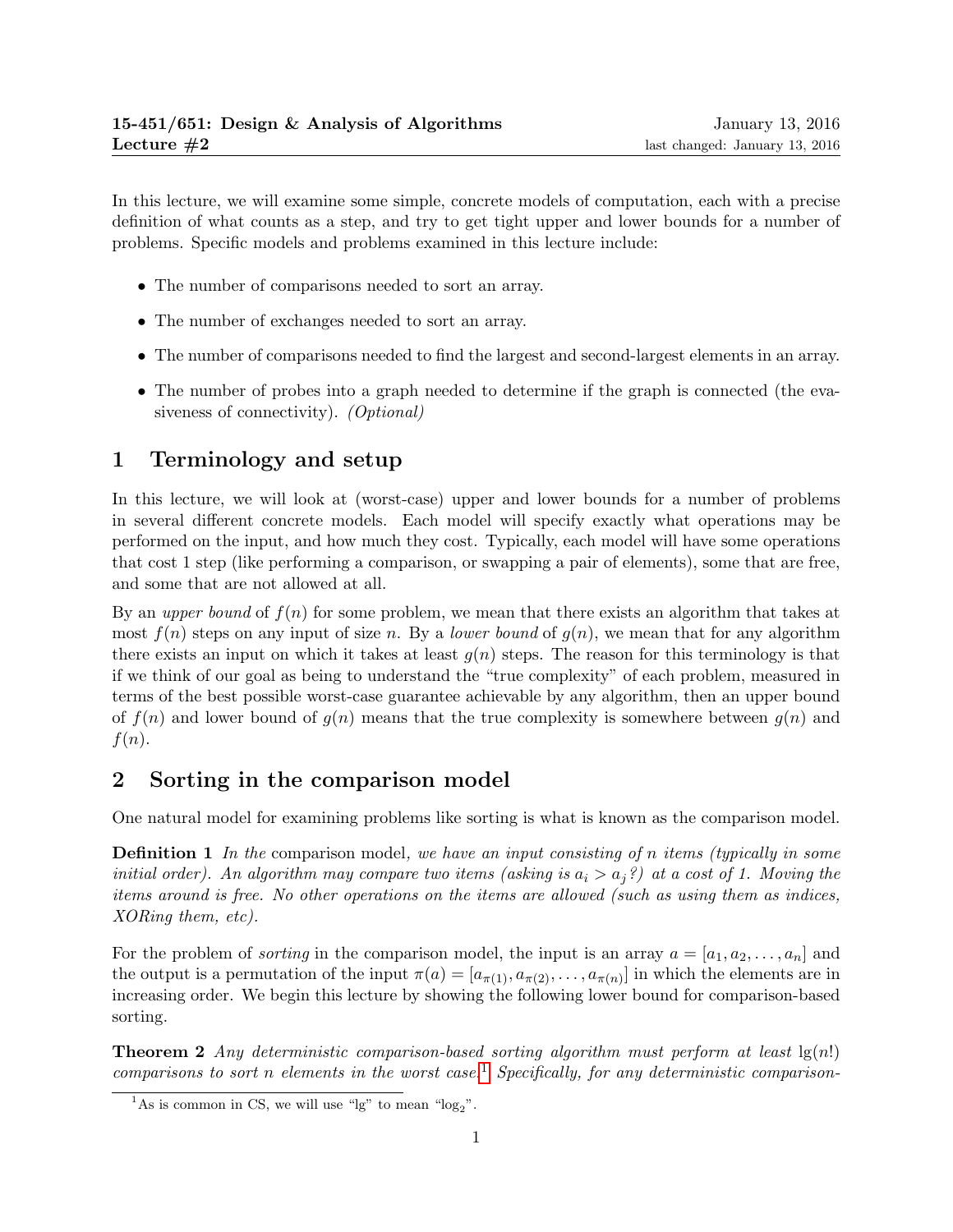based sorting algorithm A, for all  $n \geq 2$  there exists an input I of size n such that A makes at least  $lg(n!) = \Omega(n \log n)$  comparisons to sort I.

To prove this theorem, we cannot assume the sorting algorithm is going to necessarily choose a pivot as in Quicksort, or split the input as in Mergesort — we need to somehow analyze any possible (comparison-based) algorithm that might exist. We now present the proof, which uses a very nice information-theoretic argument. (This proof is deceptively short: it's worth thinking through each line and each assertion.)

**Proof:** Let us begin with a simple general claim. Suppose you have some problem where there are M possible different outputs the algorithm might produce: e.g., for sorting by comparisons where the output can be viewed as a specific permutation of the input, each possible permutation of the input is possible, and hence  $M = n!$ . Suppose furthermore that for each of these outputs, there exists some input under which it is the only correct answer. This is true for sorting. Then, we have a worst-case lower bound of  $\lg M$ . The reason is that the algorithm needs to find out which of these M outputs is the right one, and each YES/NO question could be answered in away that removes at most half of the possibilities remaining from consideration. So, in the worst case, it takes at least  $\lg M$  steps to find the right answer.

The above is often called an "information theoretic" argument because we are in essence saying that we need at least  $\lg(M) = \lg(n!)$  bits of information about the input before we can correctly decide what output we need to produce.

What does  $\lg(n!)$  look like? We have:  $\lg(n!) = \lg(n) + \lg(n-1) + \lg(n-2) + ... + \lg(1) < n \lg(n) =$  $O(n \log n)$  and  $\lg(n!) = \lg(n) + \lg(n-1) + \lg(n-2) + ... + \lg(1) > (n/2) \lg(n/2) = \Omega(n \log n)$ . So,  $lg(n!) = \Theta(n \log n).$ 

However, since today's theme is tight bounds, let's be a little more precise. We can in particular use the fact that  $n! \in [(n/e)^n, n^n]$  to get:

$$
n \lg n - n \lg e \le \lg(n!) \le n \lg n
$$
  

$$
n \lg n - 1.443n \le \lg(n!) \le n \lg n.
$$

Since 1.433n is a low-order term, sometimes people will write this fact this as:  $\lg(n!) = (n \lg n)(1-\pi)$  $o(1)$ , meaning that the ratio between  $\lg(n!)$  and  $n \lg n$  goes to 1 as n goes to infinity.

Assume n is a power of  $2$  — in fact, let's assume this for the entire rest of today's lecture. Can you think of an algorithm that makes at most  $n \lg n$  comparisons, and so is tight in the leading term? In fact, there are several algorithms, including:

- Binary insertion sort If we perform insertion-sort, using binary search to insert each new element, then the number of comparisons made is at most  $\sum_{k=2}^{n} \lceil \lg k \rceil \le n \lg n$ . Note that insertion-sort spends a lot in moving items in the array to make room for each new element, and so is not especially efficient if we count movement cost as well, but it does well in terms of comparisons.
- **Mergesort** Merging two lists of  $n/2$  elements each requires at most  $n-1$  comparisons. So, unrolling the recurrence we get  $(n-1)+2(n/2-1)+4(n/4-1)+...+n/2(2-1) = n \lg n-(n-1) < n \lg n$ .

#### 3 Sorting in the exchange model

Consider a shelf containing  $n$  unordered books to be arranged alphabetically. In each step, we can swap any pair of books we like. How many swaps do we need to sort all the books? Formally, we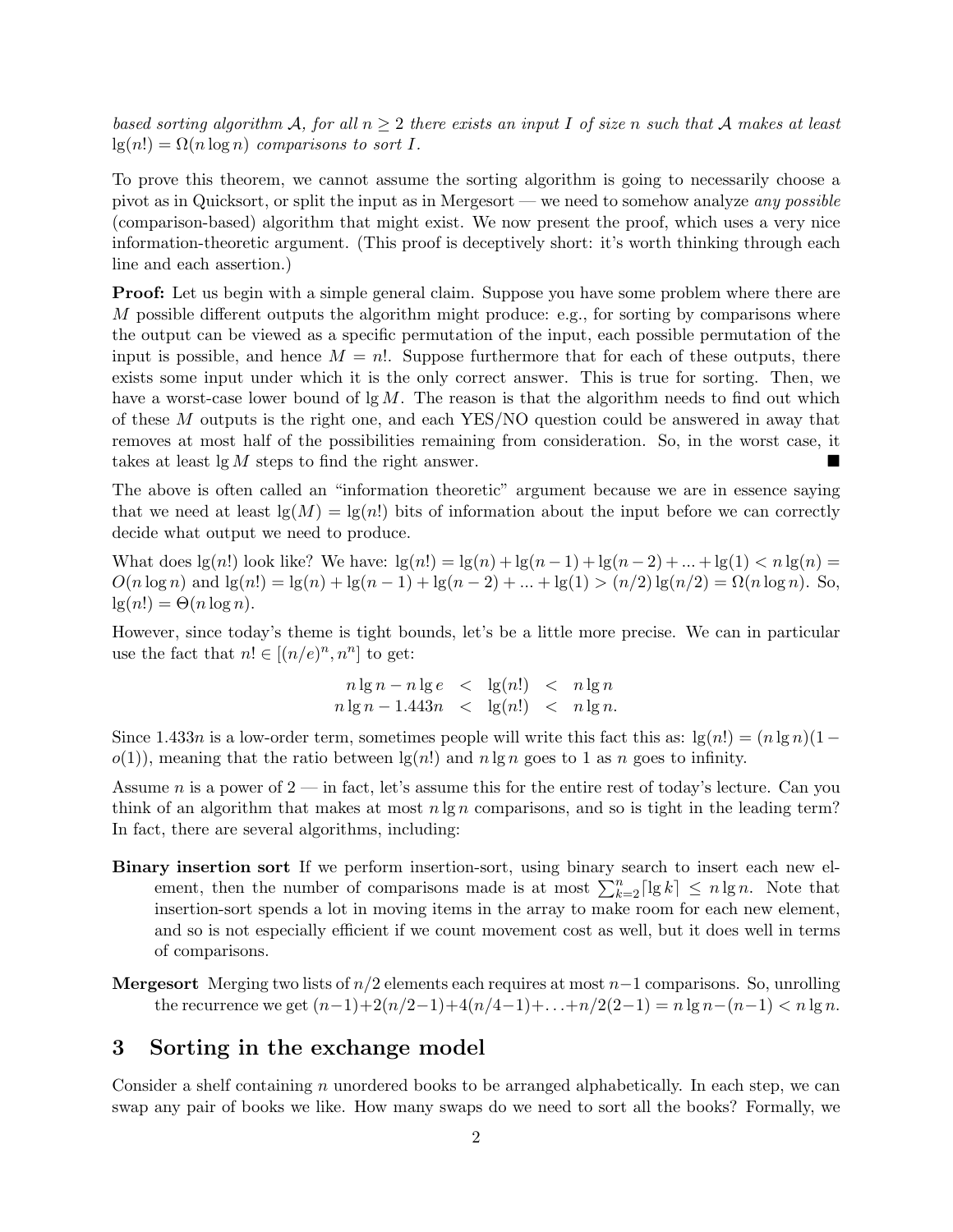are considering the problem of sorting in the exchange model.

**Definition 3** In the exchange model, an input consists of an array of n items, and the only operation allowed on the items is to swap a pair of them at a cost of 1 step. All other (planning) work is free: in particular, the items can be examined and compared to each other at no cost.

Question: how many exchanges are necessary (lower bound) and sufficient (upper bound) in the exchange model to sort an array of  $n$  items in the worst case?

Claim 4 (Upper bound)  $n-1$  exchanges is sufficient.

**Proof:** For this we just need to give an algorithm. For instance, consider the algorithm that in step 1 puts the smallest item in location 1, swapping it with whatever was originally there. Then in step 2 it swaps the second-smallest item with whatever is currently in location 2, and so on (if in step k, the kth-smallest item is already in the correct position then we just do a no-op). No step ever undoes any of the previous work, so after  $n-1$  steps, the first  $n-1$  items are in the correct position. This means the nth item must be in the correct position too.

But are  $n-1$  exchanges necessary in the worst-case? If n is even, and no book is in its correct location, then  $n/2$  exchanges are clearly necessary to "touch" all books. But can we show a better lower bound than that?

Claim 5 (Lower bound) In fact,  $n-1$  exchanges are necessary, in the worst case.

**Proof:** Here is how we can see it. Create a graph in which a directed edge  $(i, j)$  means that that the book in location i must end up at location j. An example is given in Figure [1.](#page-2-0)



<span id="page-2-0"></span>Figure 1: Graph for input [f c d e b a g]

Note that this is a special kind of directed graph: it is a permutation — a set of cycles. In particular, every book points to *some* location, perhaps its own location, and every location is pointed to by exactly one book. Now consider the following points:

1. What is the effect of exchanging any two elements (books) that are in the same cycle?

Answer: Suppose the graph had edges  $(i_1, j_1)$  and  $(i_2, j_2)$  and we swap the elements in locations  $i_1$  and  $i_2$ . Then this causes those two edges to be replaced by edges  $(i_2, j_1)$  and  $(i_1, j_2)$  because now it is the element in location  $i_2$  that needs to go to  $j_1$  and the element in  $i_1$  that needs to go to  $j_2$ . This means that if  $i_1$  and  $i_2$  were in the same cycle, that cycle now becomes two disjoint cycles.

2. What is the effect of exchanging any two elements that are in different cycles?

Answer: If we swap elements  $i_1$  and  $i_2$  that are in different cycles, then the same argument as above shows that this merges those two cycles into one cycle.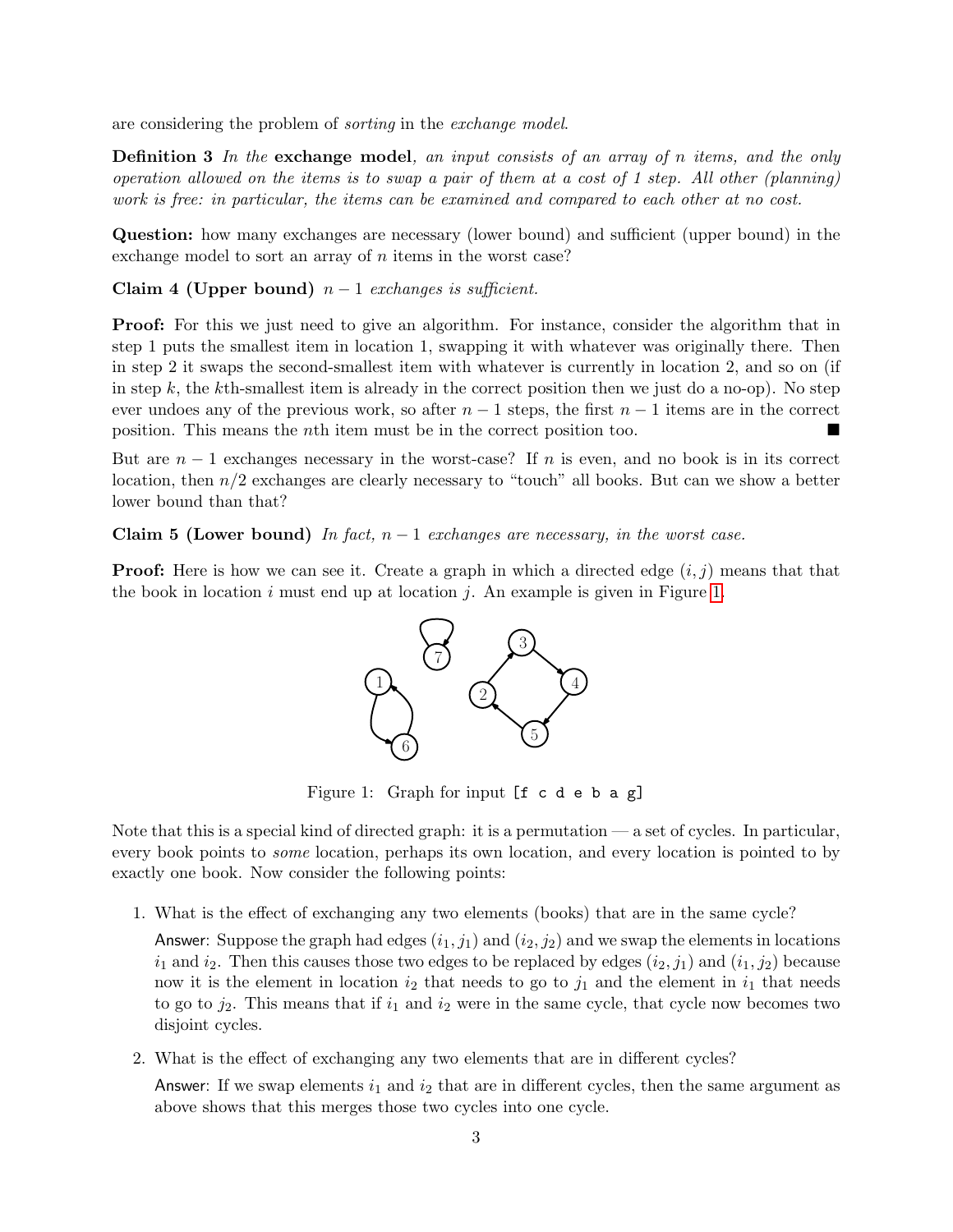3. How many cycles are in the final sorted array?

Answer: The final sorted array has *n* cycles.

Putting the above 3 points together, suppose we begin with an array consisting of a single cycle, such as  $[n, 1, 2, 3, 4, \ldots, n-1]$ . Each operation at best increases the number of cycles by 1 and in the end we need to have n cycles. So, this input requires  $n - 1$  operations.

## 4 The comparison model revisited

## 4.1 Finding the maximum of  $n$  elements

How many comparisons are necessary and sufficient to find the maximum of  $n$  elements, in the comparison model of computation?

Claim 6 (Upper bound)  $n-1$  comparisons are sufficient to find the maximum of n elements.

**Proof:** Just scan left to right, keeping track of the largest element so far. This makes at most  $n-1$  comparisons.

Now, let's try for a lower bound. One simple lower bound is that since there are n possible answers for the location of the maximum element, our previous argument gives a lower bound of  $\lg n$ . But clearly this is not at all tight. Also, we have to look at all the elements (else the one not looked at may be larger than all the ones we look at). But looking at all n elements could be done using  $n/2$ comparisons; not tight either. In fact, we can give a better lower bound of  $n-1$ .

**Claim 7 (Lower bound)**  $n-1$  comparisons are needed in the worst-case to find the maximum of n elements.

**Proof:** Suppose some algorithm A claims to find the maximum of n elements using less than  $n-1$ comparisons. Consider an arbitrary input of  $n$  distinct elements, and construct a graph in which we join two elements by an edge if they are compared by A. If fewer than  $n-1$  comparisons are made, then this graph must have at least two components. Suppose now that algorithm  $\mathcal A$  outputs some element u as the maximum, where u is in some component  $C_1$ . In that case, pick a different component  $C_2$  and add a large positive number (e.g., the value of u) to every element in  $C_2$ . This process does not change the result of any comparison made by  $A$ , so on this new set of elements, algorithm A would still output u. Yet this now ensures that u is not the maximum, so A must be incorrect.

Since the upper and lower bounds are equal, the bound of  $n-1$  is tight.

Note that this argument was different from the "information theoretic" bound we used for sorting. Here we showed that if the algorithm makes "too few" comparisons on some input In and outputs *out*, we can give another input  $In'$  where the algorithms would do the same comparisons and receive the same answers to them, and hence also output *out*, but *out* is the incorrect output for input  $In'.$ 

## 4.2 An Adversary Argument

A slightly different lower bound argument comes from showing that if an algorithm makes "too few" comparisons, then an adversary can fool it into giving the incorrect answer. Here is a little example.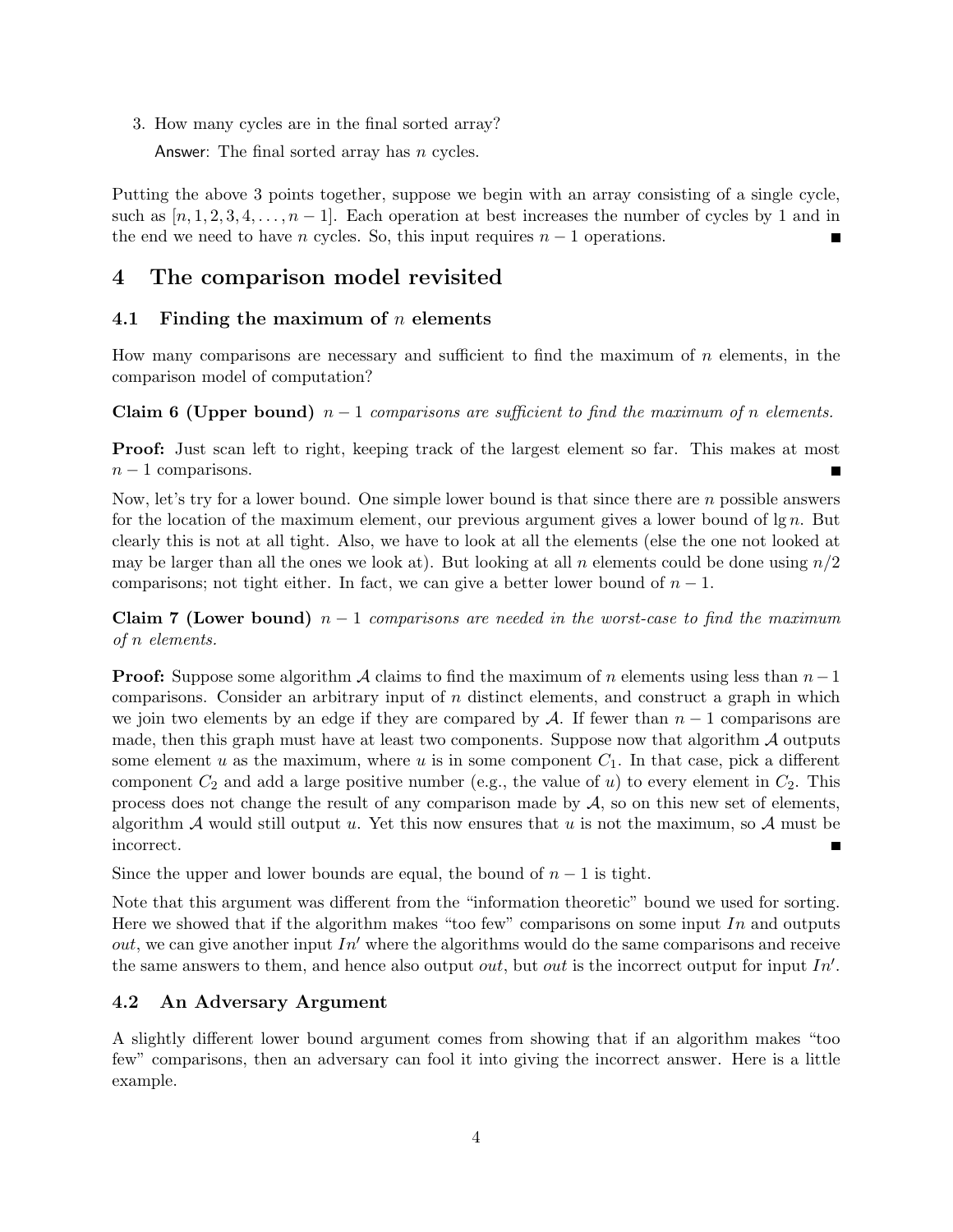We want to show that any deterministic sorting algorithm on 3 elements must perform at least 3 comparisons in the worst case. (This result follows from the information theoretic lower bound of  $\lceil \lg 3! \rceil = 3$ , but let's give a different proof.)

If the algorithm does fewer than two comparisons, some element has not been looked at, and the algorithm must be incorrect. So after the first comparison, the three elements are  $w$  the winner of the first query, l the loser, and z the other guy. If the second query is between w and z, the adversary replies  $w > z$ ; if it is between l and z, the adversary replies  $l < z$ . Note that in either case, the algorithm must perform a third query to be able to sort correctly.

In this kind of argument the goal is to construct an adversary Ada who will answer the algorithm's comparisons in such a way that (a) all Ada's answers are consistent with some input  $In$ , and (b) her answers make the algorithm perform "many" comparisons.

#### 4.3 Finding the second-largest of  $n$  elements

How many comparisons are necessary (lower bound) and sufficient (upper bound) to find the second largest of n elements? Again, let us assume that all elements are distinct.

Claim 8 (Lower bound)  $n-1$  comparisons are needed in the worst-case to find the second-largest of n elements.

**Proof:** The same argument used in the lower bound for finding the maximum still holds. П

Let us now work on finding an upper bound. Here is a simple one to start with.

Claim 9 (Upper bound  $\#1$ )  $2n-3$  comparisons are sufficient to find the second-largest of n elements.

**Proof:** Just find the largest using  $n - 1$  comparisons, and then the largest of the remainder using  $n-2$  comparisons, for a total of  $2n-3$  comparisons.

We now have a gap:  $n-1$  versus  $2n-3$ . It is not a huge gap: both are  $\Theta(n)$ , but remember today's theme is tight bounds. So, which do you think is closer to the truth? It turns out, we can reduce the upper bound quite a bit:

Claim 10 (Upper bound  $\#2$ )  $n + \lg n - 2$  comparisons are sufficient to find the second-largest of n elements.

**Proof:** As a first step, let's find the maximum element using  $n-1$  comparisons, but in a tennistournament or playoff structure. That is, we group elements into pairs, finding the maximum in each pair, and recurse on the maxima. E.g.,



Now, given just what we know from comparisons so far, what can we say about possible locations for the second-highest number (i.e., the second-best player)? The answer is that the second-best